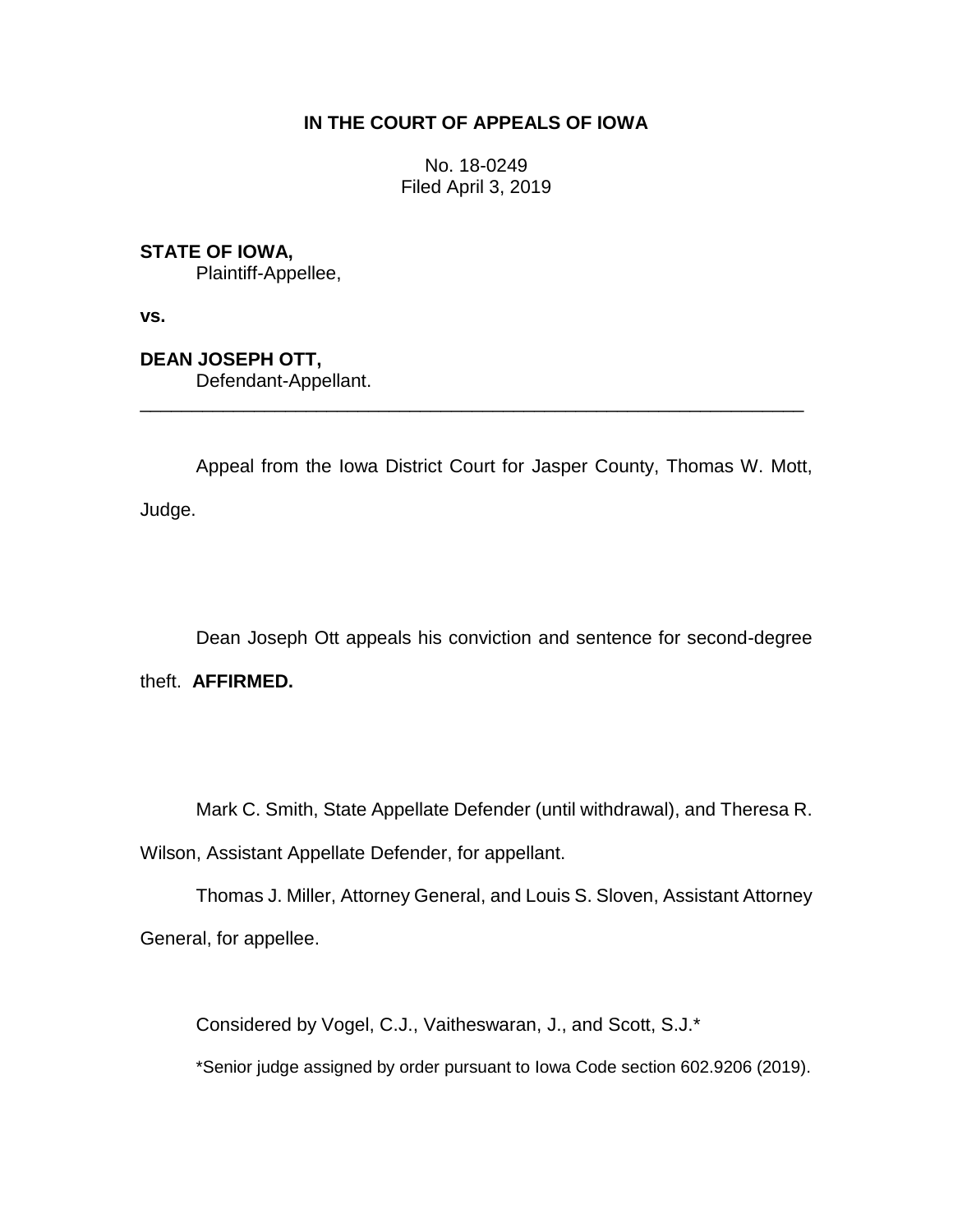## **VAITHESWARAN, Judge.**

Dean Ott emerged from the back door of a garage with a shopping cart full of tools. A bystander, who knew the property owners had moved to Colorado, called the police. The City of Monroe police chief responded to the call and spoke to Ott, who readily admitted the items in the cart were not his. Ott told the police chief one of the owners gave him permission to take them for safekeeping. The police chief immediately contacted one of the owners. She vehemently denied giving Ott permission to take the tools. At that point, Ott changed his tune and suggested someone sounding like her authorized the taking. Later, the second property owner also denied giving Ott permission to remove the tools.

The State charged Ott with third-degree burglary and second-degree theft. A jury found him guilty of the second-degree theft charge and the district court subsequently imposed sentence.

On appeal, Ott contends the district court abused its discretion in prohibiting a witness from testifying and in excluding evidence of legal proceedings involving the home from which the tools were taken. He also contends his trial attorney was ineffective in failing to challenge a reference to a prior bad act on the ground that its probative value was substantially outweighed by its prejudicial effect.

#### *I. Evidentiary Issues*

## *A. Exclusion of Witness*

Three days before trial, Ott filed a witness list identifying a person who had not previously been designated to testify. The State immediately filed a motion to exclude the witness. The State pointed out that depositions were first held almost a year earlier, trial already had been postponed once, State witnesses were slated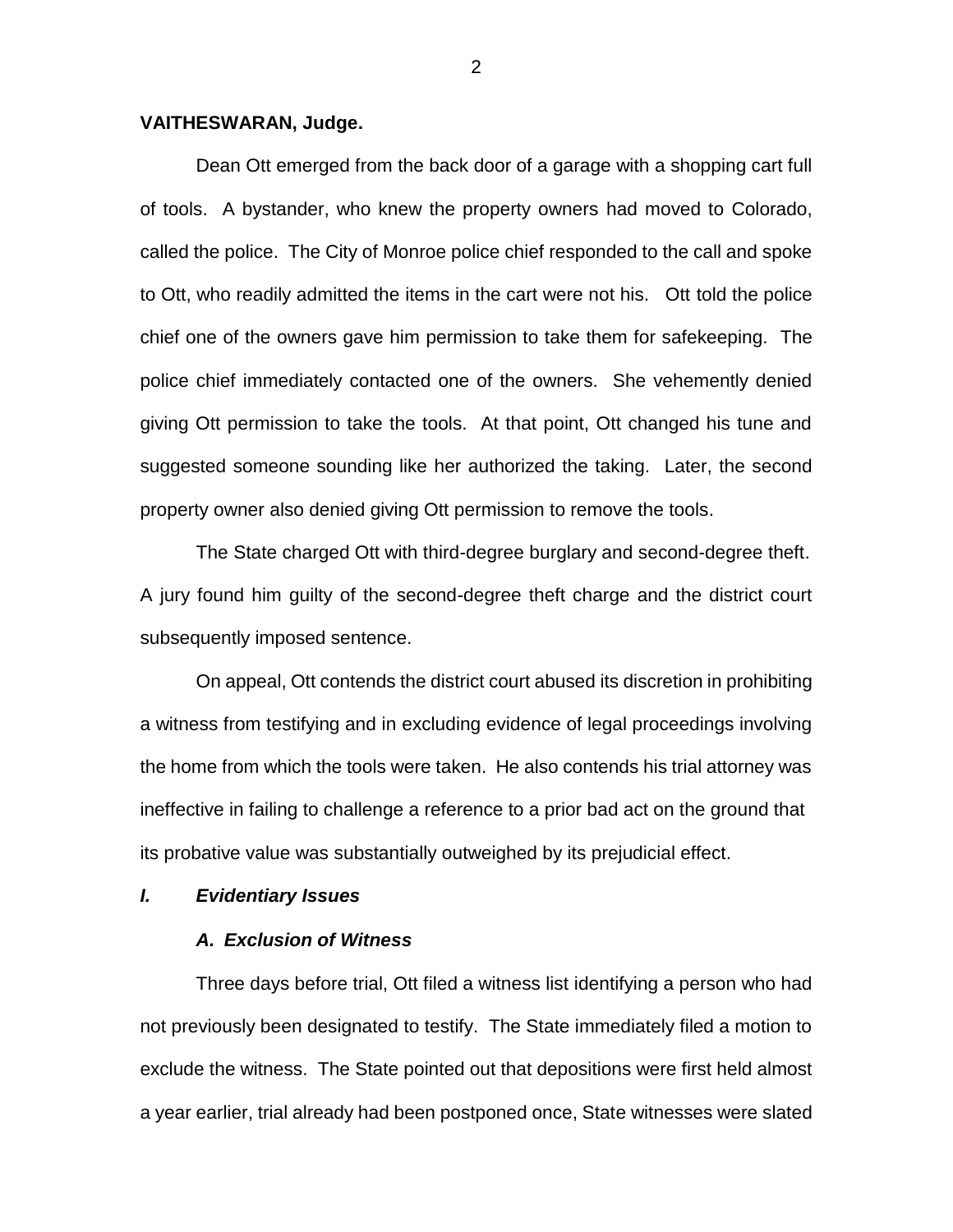to travel from Colorado for the trial, and Iowa Rule of Criminal Procedure 2.13(4) authorized exclusion of witness testimony under these circumstances.

On the morning of trial, Ott's attorney informed the court the newly designated witness would testify that "at some point prior to the incident with Mr. Ott," the owner of the tools told the witness "he needed to get someone to get the tools and valuables out of the home before" legal proceedings "went through." Counsel acknowledged the State "would perhaps want to have somebody investigate or look into the story" even if the witness were made available for an interview. The prosecutor responded by noting defense counsel "hit the nail on the head." He argued the State was prejudiced by the late designation due to the "timing, manpower, just to find [the witness], interview him, set up depositions, and then arrange for that defense at trial," as well as the prior postponement of trial, and the attendance of out-of-state witnesses. The district court granted the motion to exclude. The court stated:

Given the length of time the case has been on file and the preparation time, the late filing, the Court will sustain the motion to exclude the lately named witness. . . . It would prejudice the State, and there's—I don't see an adequate reason to wait until now with something that would seem to be so central to the—the planned defense, so sustained.

Our review is for an abuse of discretion. *See State v. Babers*, 514 N.W.2d 79, 82 (Iowa 1994) ("The sanctions under [the predecessor to Rule 2.13(4)] are discretionary and will be reversed only if the trial court abuses its discretion.").

Rule 2.13(4) states:

*Failure to comply.* If the defendant has taken depositions under rule 2.13(1) and does not disclose to the prosecuting attorney all of the defense witnesses (except the defendant and surrebuttal witnesses) at least nine days before trial, the court may order the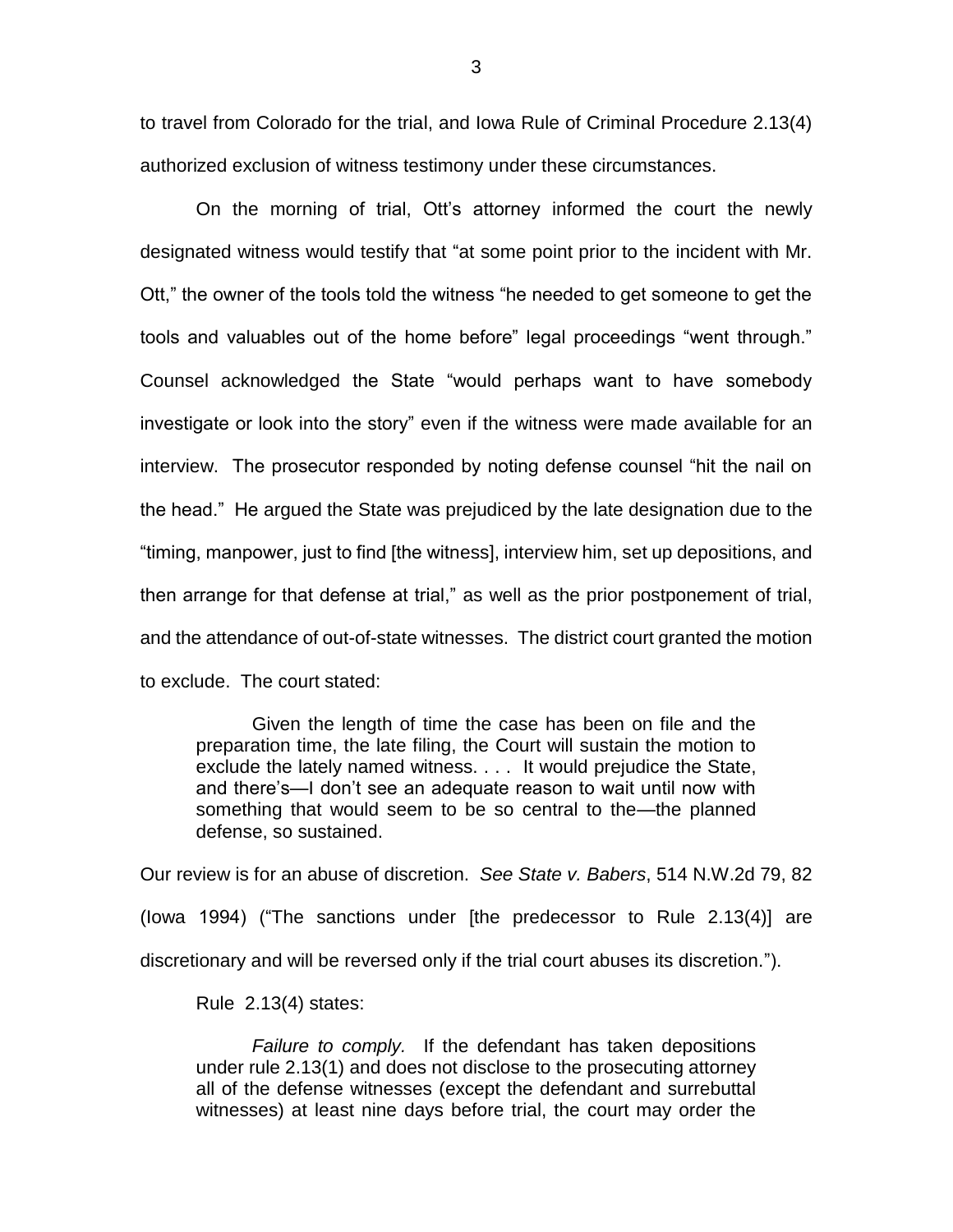defendant to permit the discovery of such witnesses, grant a continuance, or enter such other order as it deems just under the circumstances. It may, if it finds that no less severe remedy is adequate to protect the state from undue prejudice, order the exclusion of the testimony of any such witnesses.

Ott concedes the rule's prerequisites for judicial intervention—taking of depositions and failure to designate witnesses at least nine days before trial—were satisfied. *See State v. Richards*, 809 N.W.2d 80, 89 (Iowa 2012). But, in his view, the district court abused its discretion in excluding the witness because he "only very recently learned of" the witness, he "was prepared to make [the witness] available to the State" for a deposition, and he was "likely to suffer" prejudice "by the exclusion of [the] testimony."

Ott's recent discovery of the witness does not ameliorate the prejudice to the State arising from the lack of timely notice. *See State v. Hoosman*, No. 09- 0067, 2010 WL 1579428, at \*13 (Iowa Ct. App. Apr. 21, 2010) (affirming the exclusion of evidence where the defense gave the State one day notice and "there was little time for the State to combat the unexpected reputation evidence"). As Ott's attorney conceded, the prosecutor likely would have been required to do more than simply take his deposition to prepare for the newly designated witness.

We turn to Ott's claim of prejudice. *See id.* at 90 ("Error may not be predicated upon a ruling which admits or excludes evidence unless a substantial right . . . is affected." (quoting Iowa R. Evid. 5.103(a))). As in *Richards*, "[t]he State had a powerful case against" Ott. *Id.* A witness saw Ott leave the owners' garage with the tools; the police chief contacted one property owner in Ott's presence and confirmed she never gave him permission to take the tools; and both property owners testified they did not allow Ott to remove the items. Ott's proposed witness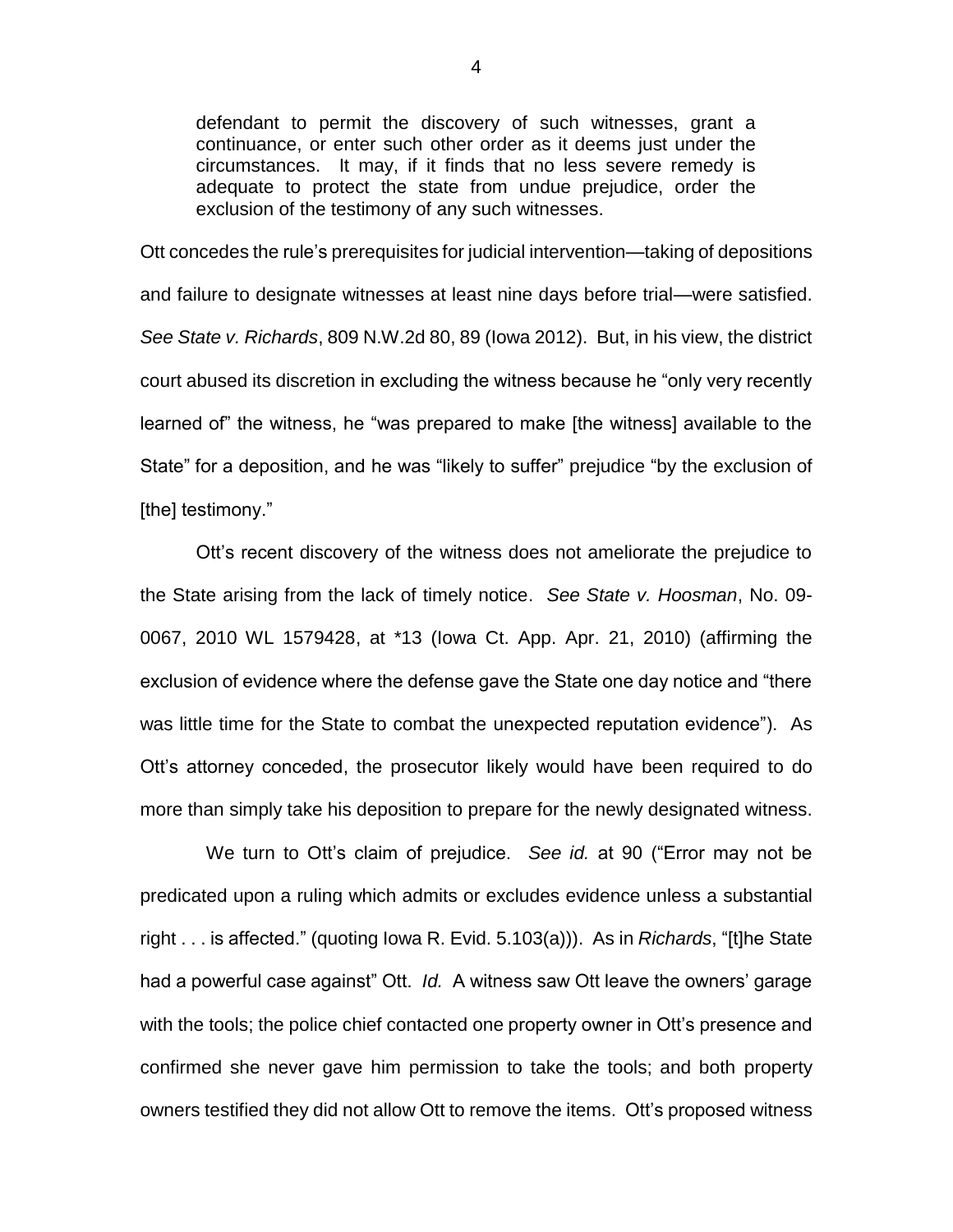might have maligned one of the property owners, but he could have done little to impugn the police chief's testimony, which was supported by a video recording of his interaction with Ott.

We conclude the district court did not abuse its discretion in excluding the witness. *See State v. Toney*, No. 17-1072, 2018 WL 2731634, at \*2 (Iowa Ct. App. June 6, 2018) ("Because of the extreme lateness of the notice and the lack of relevance of the proffered testimony, the district court did not abuse its discretion in excluding . . . a witness.").

#### *B. Exclusion of Evidence on Legal Proceedings*

The State filed a motion in limine seeking to exclude anticipated evidence "concerning Civil proceedings initiated by the City of Monroe against the named victims in this case in regards to their home in Monroe." The State asserted the evidence "would be irrelevant." At trial, Ott's attorney argued he intended to offer evidence "that the city was in the process of taking the home" and

[t]hat would fit in with [his client's] defense that he was told he could go in there to get those items, and that it was actually a request of [one of the property owners] that he do so, so that the items could be taken out before the proceedings had gone any further.

The district court preliminarily granted the motion but authorized Ott to make an offer of proof at the appropriate time. Ott did so, eliciting testimony from one of the property owners outside the jury's presence about legal proceedings initiated by the City. *See City of Monroe v. Nicol*, 898 N.W.2d 899, 902-–03 (Iowa Ct. App. 2017). The district court reaffirmed its prior ruling.

Ott argues the evidence was "relevant and probative to whether he had permission to possess the tools." Relevant evidence is evidence having "any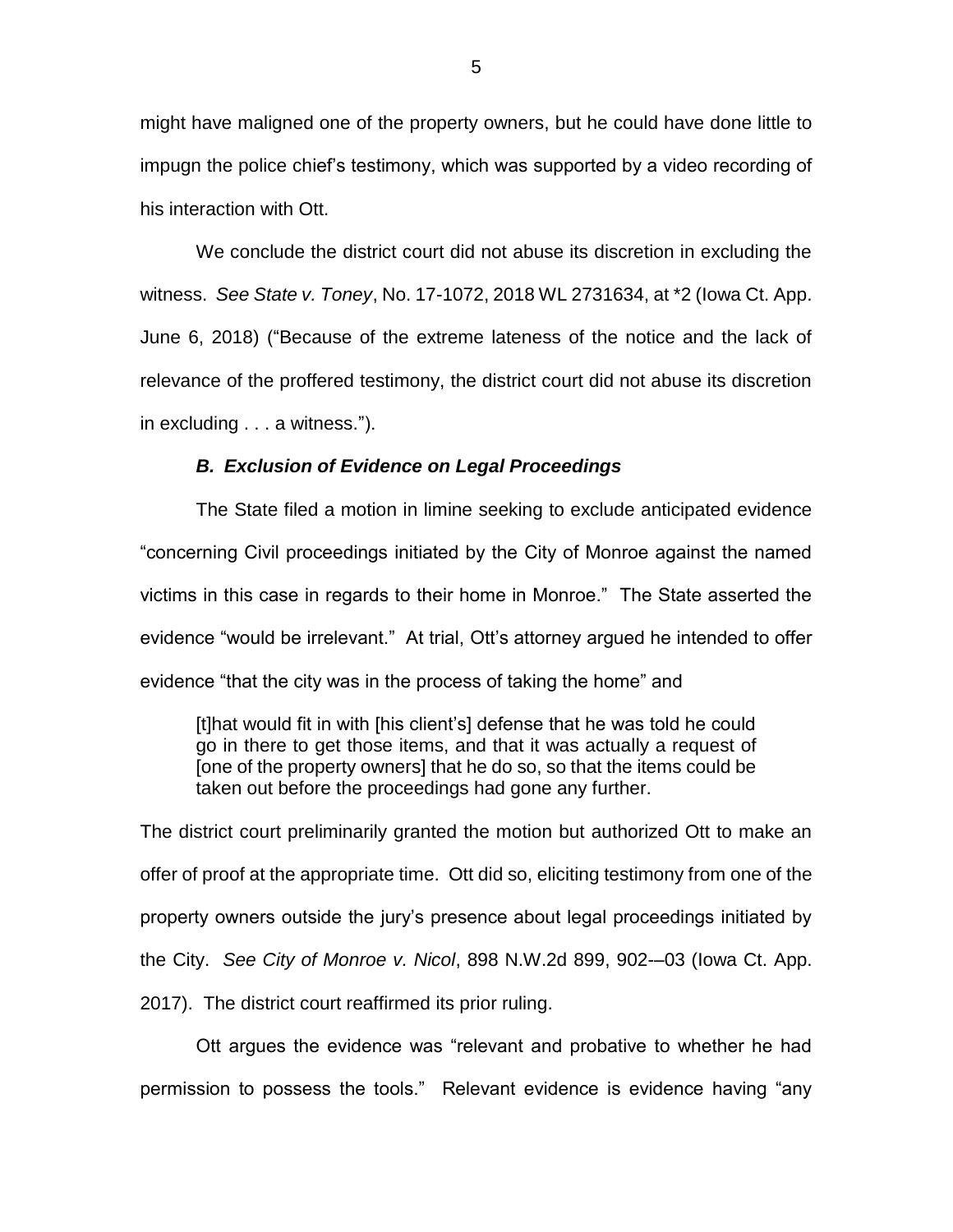tendency to make a fact more or less probable than it would be without the evidence" and "[t]he fact is of consequence in determining the action." Iowa R. Evid. 5.401. "Relevant evidence is admissible. . . . Irrelevant evidence is not admissible." Iowa R. Evid. 5.402. "The district court rulings on relevance of evidence are reviewable for abuse of discretion." *State v. Tipton*, 897 N.W.2d 653, 691 (Iowa 2017).

We discern no abuse. As discussed, the property owners adamantly denied giving Ott permission to take the tools. We are hard-pressed to discern how the legal proceedings against them made their unequivocal denials less probable. We affirm the district court's exclusion of the proposed evidence.

## *II. Ineffective Assistance of Counsel*

At trial, the police chief testified that one of the property owners believed Ott had stolen from him in the past. Ott's attorney objected on the ground the response went "beyond the scope of the question." The district court overruled the objection but gave counsel the chance to "make further record" during the recess. Counsel did not avail himself of the opportunity.

After the jury entered its finding of guilt, Ott moved for a new trial on the ground the "prior bad acts" evidence was inadmissible under Iowa Rule of Evidence 5.404(b). The district court denied the motion.

On appeal, Ott argues his trial attorney was ineffective in failing "to properly object to prior bad acts evidence." We find the record inadequate to address the issue. Accordingly, we preserve the claim for postconviction relief. *See State v. Harris,* 919 N.W.2d 753, 754 (Iowa 2018) ("If the record is insufficient to allow for a review on direct appeal, we do not reach the issue on direct appeal and allow